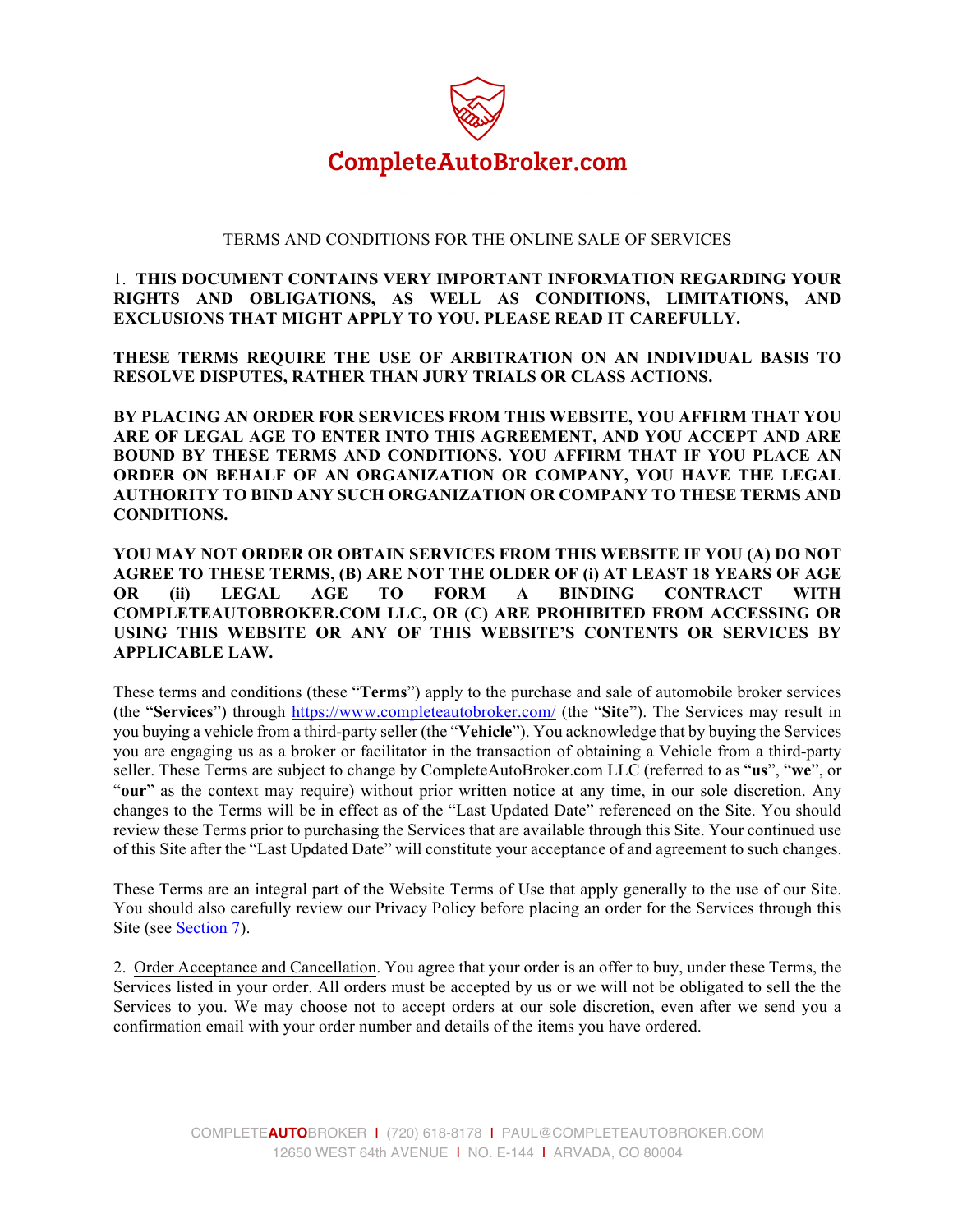## 3. Prices and Payment Terms.

 (a) All prices, discounts, and promotions posted on this Site are subject to change without notice. The price charged for the Services will be the price in effect at the time the order is placed and will be set out in your order confirmation email. Price increases will only apply to orders placed after such changes. Posted prices do not include taxes or charges for shipping and handling. We reserve the right to correct any errors, inaccuracies, or omissions at any time and to cancel any orders arising from such occurrences.

 (b) We may offer from time to time promotions on the Site that may affect pricing and that are governed by terms and conditions separate from these Terms. If there is a conflict between the terms for a promotion and these Terms, the promotion terms will govern.

 (c) Terms of payment are within our sole discretion and payment must be received by us before our acceptance of an order. We accept all major credit cards for all purchases. You represent and warrant that (i) the credit card information you supply to us is true, correct and complete, (ii) you are duly authorized to use such credit card for the purchase, (iii) charges incurred by you will be honored by your credit card company, and (iv) you will pay charges incurred by you at the posted prices, including shipping and handling charges and all applicable taxes, if any, regardless of the amount quoted on the Site at the time of your order.

## 4. Shipments; Delivery and Risk of Loss.

- (a) We may arrange for shipment of the Vehicle to you. You will pay all shipping and handling charges specified during the ordering process. Shipping and handling charges are reimbursement for the costs we incur in the processing, handling, packing, shipping, and delivery of your order.
- (b) Title and risk of loss pass to you upon our transfer of the Vehicle to the carrier. Shipping and delivery dates are estimates only and cannot be guaranteed. We are not liable for any delays in shipments.

5. Manufacturer's Warranty and Disclaimers. We do not manufacture the Vehicle delivered to you as a result of the Services offered on our Site. The availability of the Services through our Site does not indicate an affiliation with or endorsement of any product, service or manufacturer. Accordingly, we do not provide any warranties with respect to the Vehicle or the Services offered on our Site. However, the Vehicle purchased by you may be covered by a manufacturer's warranty.

**ALL OF THE SERVICES OFFERED OR PROVIDED ON THIS SITE ARE PROVIDED "AS IS" WITHOUT ANY WARRANTY WHATSOEVER, INCLUDING, WITHOUT LIMITATION, ANY (A) WARRANTY OF MERCHANTABILITY; (B) WARRANTY OF FITNESS FOR A PARTICULAR PURPOSE; OR (C) WARRANTY AGAINST INFRINGEMENT OF INTELLECTUAL PROPERTY RIGHTS OF A THIRD PARTY; WHETHER EXPRESS OR IMPLIED BY LAW, COURSE OF DEALING, COURSE OF PERFORMANCE, USAGE OF TRADE, OR OTHERWISE.**

**YOU AFFIRM THAT WE SHALL NOT BE LIABLE, UNDER ANY CIRCUMSTANCES, FOR ANY BREACH OF WARRANTY CLAIMS OR FOR ANY DAMAGES ARISING OUT OF THE MANUFACTURER'S FAILURE TO HONOR ITS WARRANTY OBLIGATIONS TO YOU.**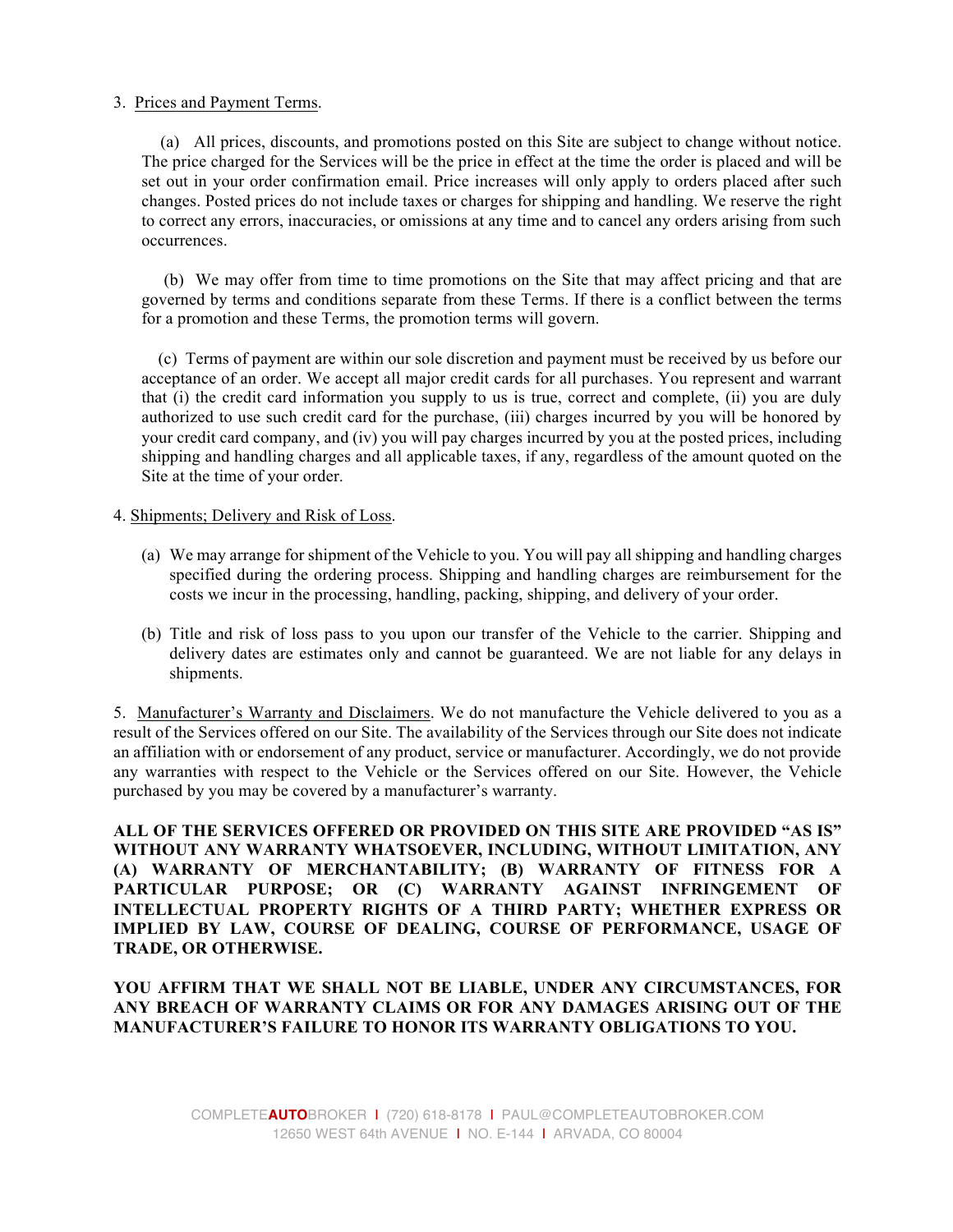6. Limitation of Liability. **IN NO EVENT SHALL WE BE LIABLE TO YOU OR ANY THIRD PARTY FOR CONSEQUENTIAL, INDIRECT, INCIDENTAL, SPECIAL, EXEMPLARY, PUNITIVE OR ENHANCED DAMAGES ARISING OUT OF, OR RELATING TO, AND/OR IN CONNECTION WITH ANY BREACH OF THESE TERMS, REGARDLESS OF (A) WHETHER SUCH DAMAGES WERE FORESEEABLE, (B) WHETHER OR NOT WE WERE ADVISED OF THE POSSIBILITY OF SUCH DAMAGES AND (C) THE LEGAL OR EQUITABLE THEORY (CONTRACT, TORT OR OTHERWISE) UPON WHICH THE CLAIM IS BASED.**

### **OUR SOLE AND ENTIRE MAXIMUM LIABILITY, FOR ANY REASON, AND YOUR SOLE AND EXCLUSIVE REMEDY FOR ANY CAUSE WHATSOEVER, SHALL BE LIMITED TO THE ACTUAL AMOUNT PAID BY YOU FOR THE SERVICES YOU HAVE ORDERED THROUGH OUR SITE.**

7. Privacy. We respect your privacy and are committed to protecting it. Our Privacy Policy, governs the processing of all personal data collected from you in connection with your purchase of the Services through the Site.

8. Force Majeure. We will not be liable or responsible to you, nor be deemed to have defaulted or breached these Terms, for any failure or delay in our performance under these Terms when and to the extent such failure or delay is caused by or results from acts or circumstances beyond our reasonable control, including, without limitation, acts of God, flood, fire, earthquake, explosion, governmental actions, war, invasion or hostilities (whether war is declared or not), terrorist threats or acts, riot or other civil unrest, national emergency, revolution, insurrection, epidemic, lockouts, strikes or other labor disputes (whether or not relating to our workforce), or restraints or delays affecting carriers or inability or delay in obtaining supplies of adequate or suitable materials, materials or telecommunication breakdown or power outage.

9. Governing Law and Jurisdiction. This Site is operated from the US. All matters arising out of or relating to these Terms are governed by and construed in accordance with the internal laws of the State of Colorado without giving effect to any choice or conflict of law provision or rule (whether of the State of Colorado or any other jurisdiction) that would cause the application of the laws of any jurisdiction other than those of the State of Colorado.

#### 10. Dispute Resolution and Binding Arbitration.

# (a) **YOU AND COMPLETEAUTOBROKER.COM LLC ARE AGREEING TO GIVE UP ANY RIGHTS TO LITIGATE CLAIMS IN A COURT OR BEFORE A JURY, OR TO PARTICIPATE IN A CLASS ACTION OR REPRESENTATIVE ACTION WITH RESPECT TO A CLAIM. OTHER RIGHTS THAT YOU WOULD HAVE IF YOU WENT TO COURT MAY ALSO BE UNAVAILABLE OR MAY BE LIMITED IN ARBITRATION.**

# **ANY CLAIM, DISPUTE OR CONTROVERSY (WHETHER IN CONTRACT, TORT OR OTHERWISE, WHETHER PRE-EXISTING, PRESENT OR FUTURE, AND INCLUDING STATUTORY, CONSUMER PROTECTION, COMMON LAW, INTENTIONAL TORT, INJUNCTIVE AND EQUITABLE CLAIMS) BETWEEN YOU AND US ARISING FROM OR RELATING IN ANY WAY TO YOUR PURCHASE OF THE SERVICES THROUGH THE SITE, WILL BE RESOLVED EXCLUSIVELY AND FINALLY BY BINDING ARBITRATION.**

 (b) The arbitration will be administered by the American Arbitration Association ("**AAA**") in accordance with the Consumer Arbitration Rules (the "**AAA Rules**") then in effect, except as modified by this Section 10. (The AAA Rules are available at www.adr.org/arb\_med or by calling the AAA at 1-800-778-7879.) The Federal Arbitration Act will govern the interpretation and enforcement of this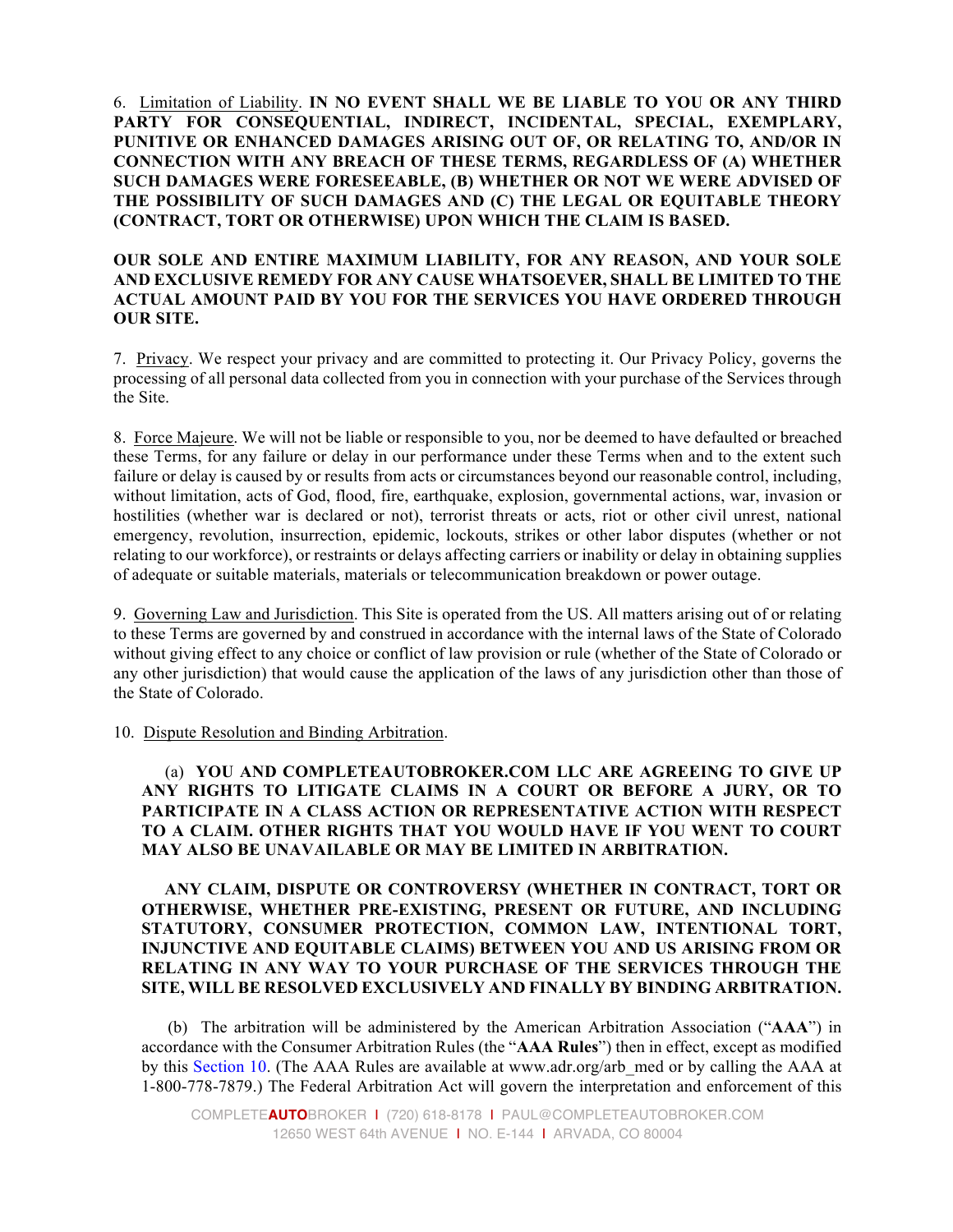section.

 The arbitrator will have exclusive authority to resolve any dispute relating to arbitrability and/or enforceability of this arbitration provision, including any unconscionability challenge or any other challenge that the arbitration provision or the agreement is void, voidable, or otherwise invalid. The arbitrator will be empowered to grant whatever relief would be available in court under law or in equity. Any award of the arbitrator(s) will be final and binding on each of the parties, and may be entered as a judgment in any court of competent jurisdiction.

 If any party institutes any legal suit, action, or proceeding against the other party arising out of or relating to these Terms, including, but not limited to, contract, equity, tort, fraud, and statutory claims, the prevailing party in the suit, action, or proceeding is entitled to receive, and the non-prevailing party shall pay, in addition to all other remedies to which the prevailing party may be entitled, the costs and expenses incurred by the prevailing party in conducting the suit, action, or proceeding, including reasonable attorneys' fees and expenses and court costs, even if not recoverable by law (including, without limitation, all fees, taxes, costs, and expenses incident to appellate, bankruptcy, and postjudgment proceedings).

 (c) You may elect to pursue your claim in small-claims court rather than arbitration if you provide us with written notice of your intention do so within 60 days of your purchase. The arbitration or smallclaims court proceeding will be limited solely to your individual dispute or controversy.

 (d) You agree to an arbitration on an individual basis. In any dispute, **NEITHER YOU NOR COMPLETEAUTOBROKER.COM LLC WILL BE ENTITLED TO JOIN OR CONSOLIDATE CLAIMS BY OR AGAINST OTHER CUSTOMERS IN COURT OR IN ARBITRATION OR OTHERWISE PARTICIPATE IN ANY CLAIM AS A CLASS REPRESENTATIVE, CLASS MEMBER OR IN A PRIVATE ATTORNEY GENERAL CAPACITY**. The arbitral tribunal may not consolidate more than one person's claims, and may not otherwise preside over any form of a representative or class proceeding. The arbitral tribunal has no power to consider the enforceability of this class arbitration waiver and any challenge to the class arbitration waiver may only be raised in a court of competent jurisdiction.

 If any provision of this arbitration agreement is found unenforceable, the unenforceable provision will be severed and the remaining arbitration terms will be enforced.

11. Assignment. You will not assign any of your rights or delegate any of your obligations under these Terms without our prior written consent. Any purported assignment or delegation in violation of this Section 11 is null and void. No assignment or delegation relieves you of any of your obligations under these Terms.

12. No Waivers. The failure by us to enforce any right or provision of these Terms will not constitute a waiver of future enforcement of that right or provision. The waiver of any right or provision will be effective only if in writing and signed by a duly authorized representative of CompleteAutoBroker.com LLC

13. No Third-Party Beneficiaries. These Terms do not and are not intended to confer any rights or remedies upon any person other than you.